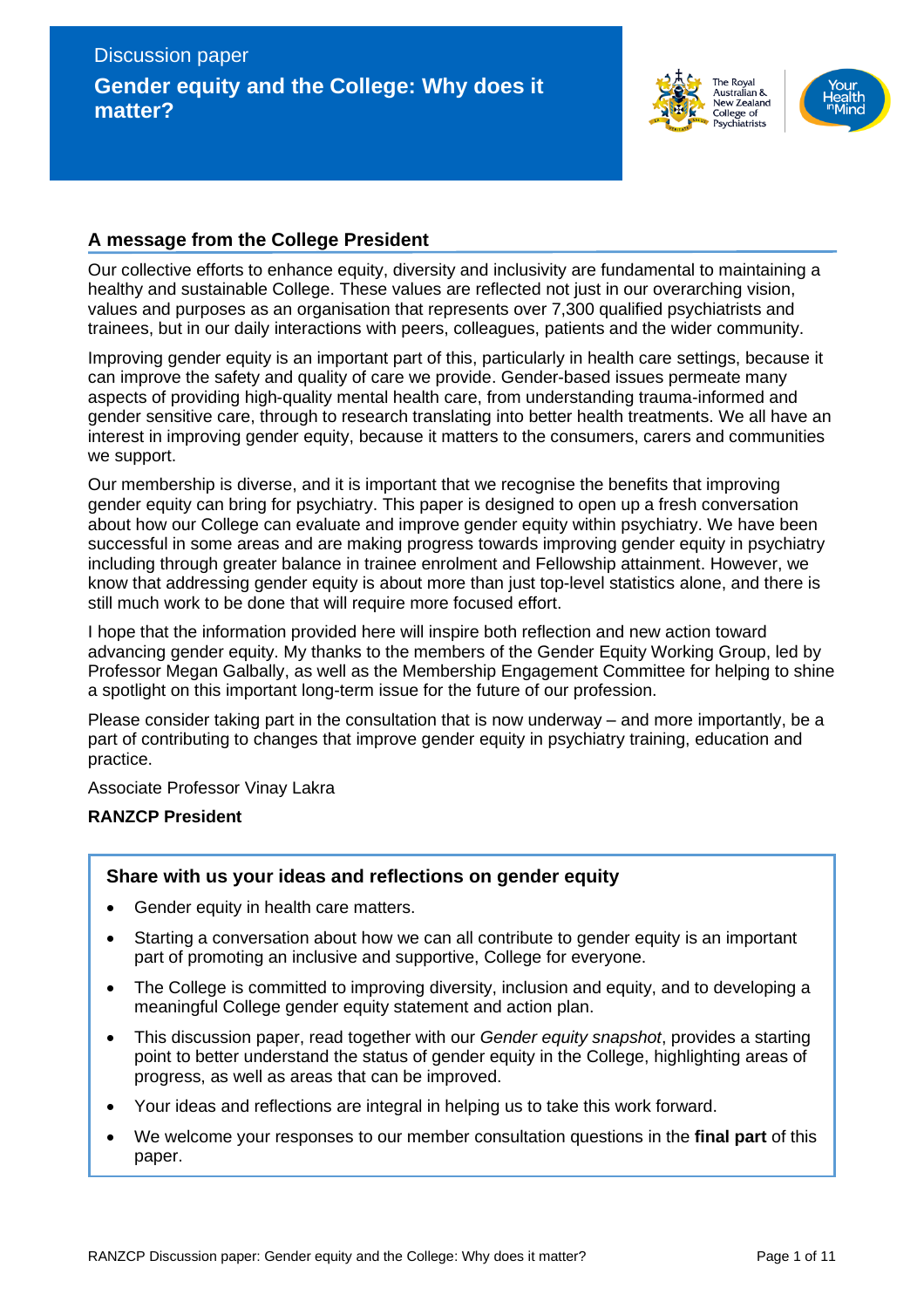# **Why does gender equity matter?**

Gender equity is about supporting a fundamental human right for individuals to be able to reach their potential without bias and discrimination limiting their opportunities to fully participate in all aspects of our community. Gender equity brings not only clear benefits for individuals, but is also associated with the safety, quality and economic prosperity of the community as a whole.

On the other hand, tolerating gender inequality can lead to ongoing issues such as gender-based violence and making communities less safe, and has implications for the longer-term impact on mental health for women today and the inter-generational impact on the next generation tomorrow. Gender inequality impacts on all people by limiting ambitions, learning and participation across all stages of life and this has consequences for productivity, profitability and leadership across all health sectors including mental health.

### *Facts on gender equity in Australia and New Zealand:*

- If gender equity was to improve, the Australian gross domestic product would increase by 11% from the gender employment gap closing.[1] If New Zealand businesses were to achieve gender parity in leadership, the resulting participation benefits would lead to the economy being NZ\$881m larger (equivalent to 0.33% of gross domestic product).[2]
- Family violence costs the Australian economy more than A\$21.7 billion a year,[1] and costs the New Zealand economy up to NZ\$5.3 billion per year.[3]
- Female leadership leads to 6.6% increase in the market value of Australian ASX-listed companies, worth the equivalent of A\$104.7 million.[4] In the last 10 years, New Zealand public sector boards have progressed from 41.1% representation, to achieving 50.9% in 2020.[5]

### *Gender equity in psychiatry*

In psychiatry, gender inequality leads to important gender-based issues in the provision of mental health care being marginalised – such as the long-term issue of sexual safety of women on mental health inpatient units, and the recognition of the impact of family violence on inter-generational mental health and community wellbeing.[6][7] In a research context, gender inequality can lead to an evidence base of the medical treatments used lacking relevance to half the population, with examples such as basic animal model research being undertaken mostly on male rodents and pharmacological treatments being untested and potentially unsafe for females.[8][9][10]

Furthermore, investment in understanding uniquely female risks and benefits of treatments remains inadequate, such as through pregnancy exposure to psychopharmacological treatments, or sex differences in response and adverse reactions to specific medications leading to a situation of low-quality evidence to support practice.[11][8]

What is clear in many of these examples is that a gender equity focus across training, service delivery and research in mental health will not just benefit women, but will have longer-term benefits to our wider community and in particular the next generation for all people. These broad and far-reaching benefits of gender equity, particularly for health outcomes, are well documented from impacting on infant mortality rates through to rates of mental health and wellbeing.[12]

#### *An important starting point*

It is in this context that the College has shown its commitment to a vision of equity for all. While the College may have limited direct control over some wider societal factors, as psychiatrists and mental health professionals it is important that we advocate for positive change in gender equity. An important starting point is a so-called 'self-examination' where the College determines how well it is doing itself with respect to gender equity.

Whilst this discussion paper has a focus on gender equity for women within psychiatry, this does not diminish from the important aim for inclusion, diverse representation and equity for all including Aboriginal and Torres Strait Islander people, Māori, Culturally and Linguistically Diverse, those with disabilities, and the LGBTQIA+ community.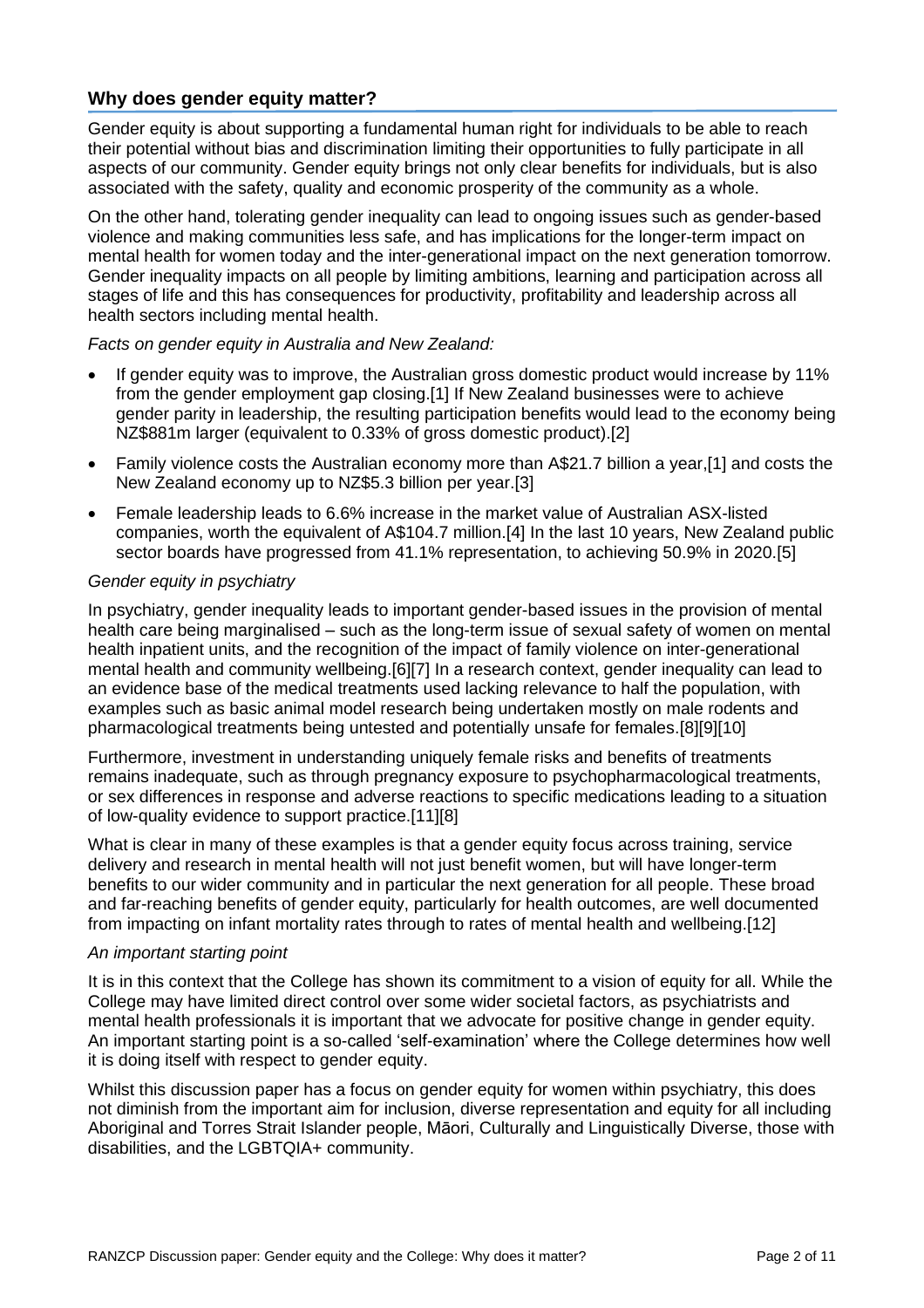# **Alignment with RANZCP vision and statement of commitment**

Gender equity links directly to the current College Vision, Values and Purpose.

Ensuring gender equity and promoting equal participation and representation will **further improve the mental health of communities through higher quality psychiatric care, education, leadership and advocacy.** It will lead to improvements in care, education, leadership and advocacy by ensuring the College is inclusive of women (including in training and education, broader membership activities, and staffing), and by affirming the importance of safety and gender sensitive care for women accessing mental health care. It also supports the aim of broader representation of women in the development of models of clinical care and research priorities through inclusive leadership.

In the short and longer term, having an increased evidence base on aspects of mental health that differ for women from assessment, treatments and service delivery will lead to safer and improved outcomes for the treatment of mental health disorders in women. This will ultimately benefit the broader community and future generations and enhance the current vision for the College.

Likewise, the goal of gender equity supports the **College's values** of collaboration, excellence, integrity, respect, compassion, innovation and sustainability – enhancing each value through equal opportunity at participation in College activities, training, membership and leadership in mental health.

When it comes to our **purpose as a College**, gender equity will **advance the profession of psychiatry**, improve the delivery of training and continuing professional development, and increase the quality of psychiatric care delivered by members of the College. Equally, by embedding the principles of gender equity within our College we will lead the way in **improving the mental health of our community** by recognising and better understanding the differences in social and biological aspects of determinants of mental health as well as assessment, diagnosis and care across mental health services and treatments. Furthermore, we will support the provision of gender sensitive care that is safe and appropriate for women to access.

Our College membership demographic is continuing to trend towards a parity between male and female trainees and Fellows, and to **meet the needs of members** we need to address any inherent aspects of inequality and support all Fellows, Affiliates and those in training in an inclusive way.

When it comes to factors that lead to gender inequality, these impact mental health across all of our community, including for men, women, children and those who identify as gender diverse.[12] These factors include values in contrast to those of the College such as discrimination, and inherently disrespectful beliefs that preference differences in power between individuals and then lead to coercive, violent and controlling practices within societies. Furthermore, the lack of understanding and recognition of gender inequality leads to inherent unconscious bias across the delivery of mental health care, mental health systems and mental health research.

*"I am a straight white middle-aged male, but am excited and enthusiastic that the College is undertaking work in this area. I have been researching the causes of under-represented groups in medical specialist training and senior positions, discovering that the barriers facing women at all levels of education and advancement negatively affect the health system as a whole – including female and male patients and professionals. By far the most prominent underrepresented group, women are poised to significantly improve modern health and social systems by asserting their right to equitable treatment, and the RANZCP's statement is a symbol of the profession's determination not to stand in their way."*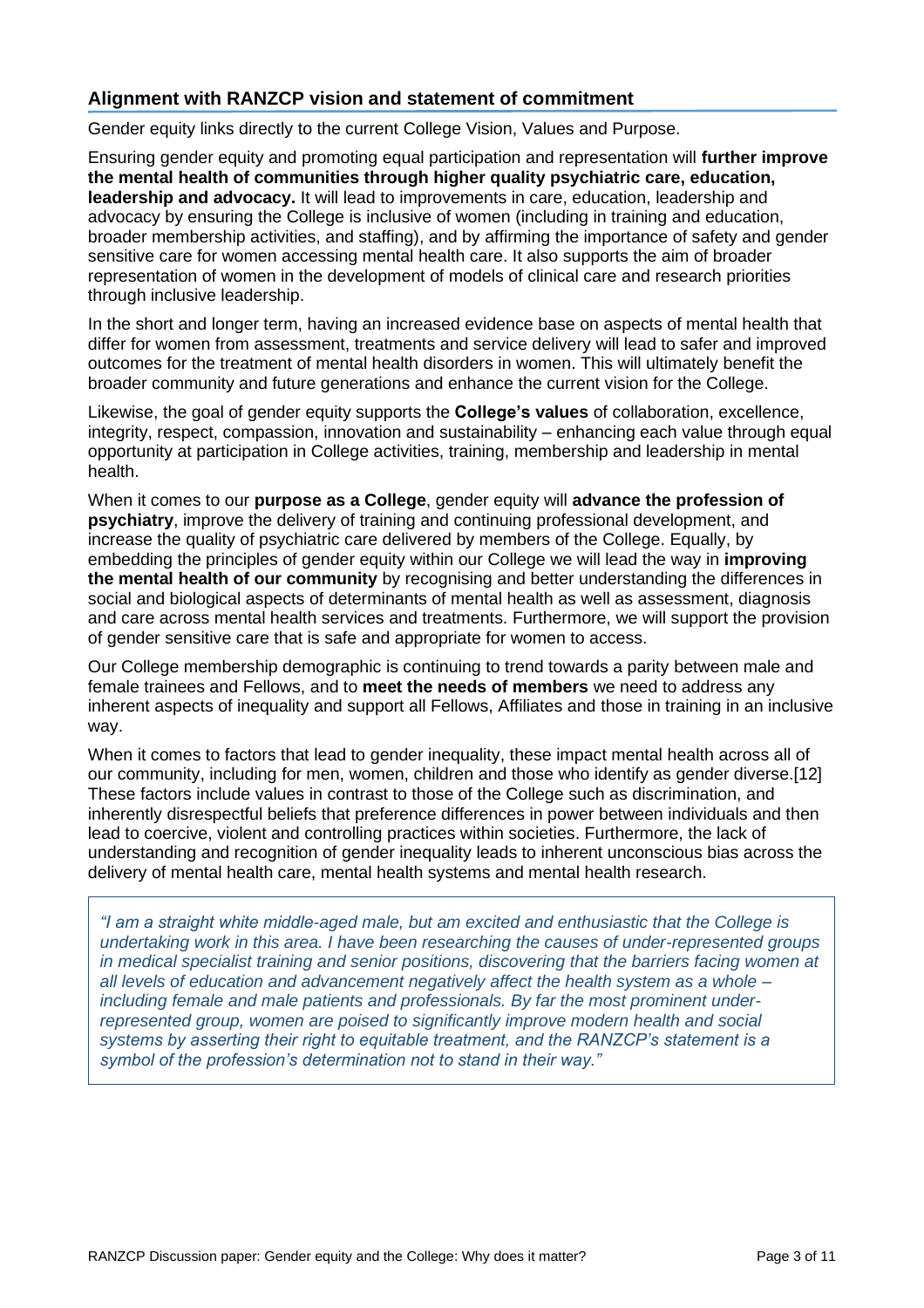## **College members, leaders, and organisation**

Of the 7334 College members based in Australia, New Zealand and overseas, 54.9% are male and 45.1% are female.



#### *\*Data correct as of 23 July 2021*

Previously, the College's membership database has recoded male and female categories only. This is now being expanded to recognise diverse and non-binary categories which will enable richer and more reflective reporting in the future. Other datasets contained in this discussion paper have been acquired at different times during 2021 and will evolve and change over time.

The College's membership by gender is proportionally similar to the Royal College of Psychiatrists (UK) that has 45% female and 55% male representation from 19,000 total members.[13 p8] Other medical colleges, such as the Australian and New Zealand College of Anaesthetists[14] and the Royal Australian and New Zealand College of Obstetricians and Gynaecologists,[15] as well as the Australian Medical Association, have action plans to improve gender equity and diversity across their College structures.[16]

#### *College female presidents and leaders*

The first female President of the College was Dr Isobel Williams (1967-68) who, together with Dr Christine MacMahon and Dr Irene Sebire were the only three female psychiatrists out of the original 67 members of the Australasian Association of Psychiatrists, when it was first officially formed in 1946.

Since that time, the College has had a further seven female Presidents: Professor Beverley Raphael AM (1983–85), Dr Joan Lawrence AM (1987–89), Dr Karen Zelas (1989–91), Dr Janice Wilson (1997–99), Professor Louise Newman AM (2009–10), Dr Maria Tomasic (2010–13), and Dr Kym Jenkins (2017–19).

The current President-Elect is Dr Elizabeth Moore who will commence her term in 2023.

### *The College as an equal opportunity employer*

The College is an equal opportunity employer and adopts a best practice approach to all policies, procedures and guidelines for all legislative requirements, including but not limited to equal opportunity recruitment and employment, and mandatory equal opportunity training conducted every two years for all staff. The College provides additional paid parental leave for both primary and secondary carers, as well as a dedicated parents' room located at our head office.

As of August 2021, female staff represent 80% of the College workforce across Australia and New Zealand. The College reports annually to the Australian Workplace Gender Equality Agency (WGEA), an Australian Government statutory agency created by the Workplace Gender Equality Act 2012 that requires all non-public sector employers with 100 or more employees to submit a report to the WGEA. The College commenced reporting last year, and the most recent 2021 report to WGEA has been completed. The College also undertakes annual reporting in areas including but not limited to gender remuneration and gap analysis, gender-based internal promotions, and gender-based employee recruitment and selection.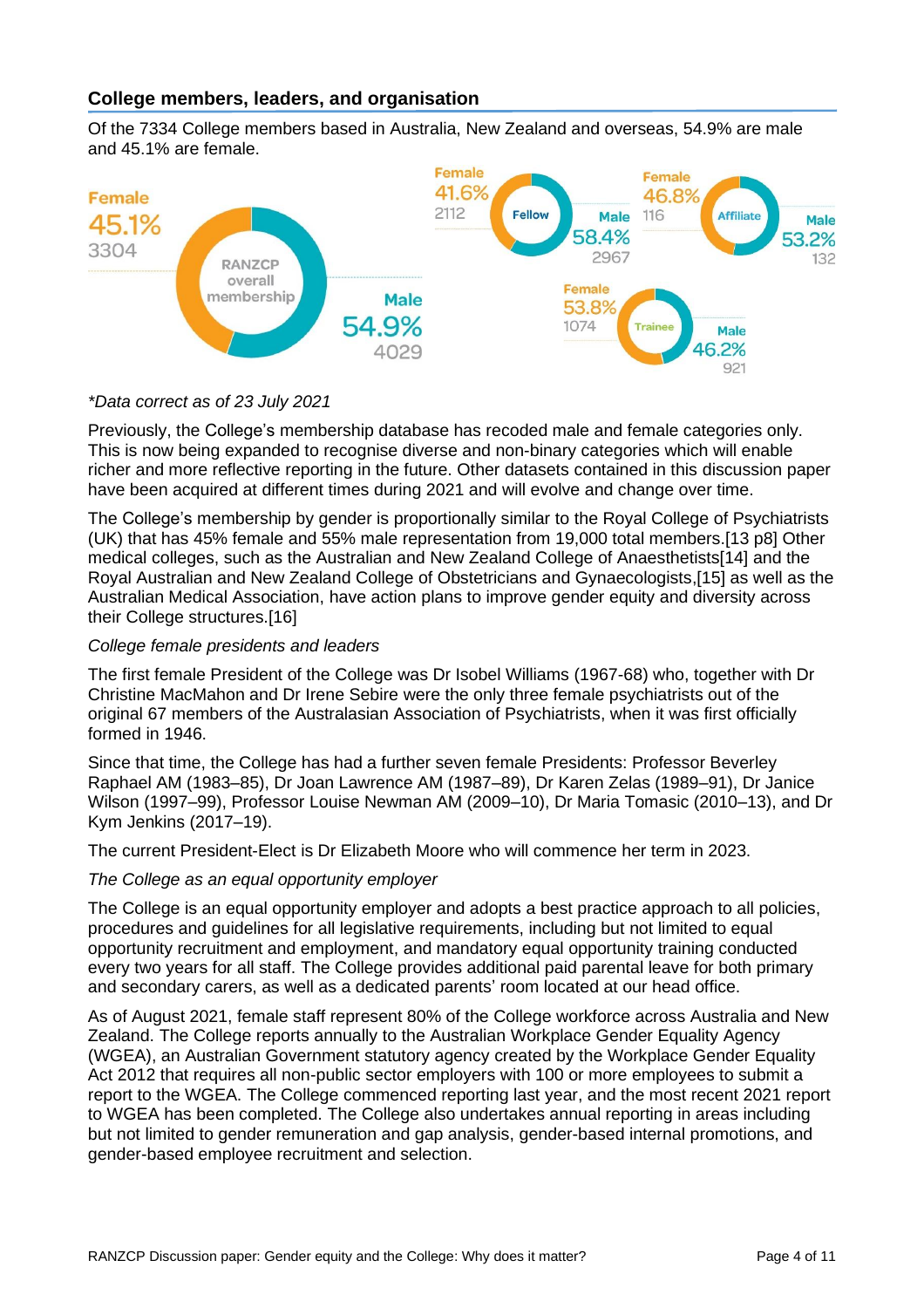# **Gender equity: highlights**

There are several areas within the College highlighting some of the significant progress that has been made in moving towards gender equity.



Enrolment by gender in RANZCP **Certificates of Advanced Training** 



Many of these are indicative of shifts towards greater interest and involvement from females in pursuing a career in psychiatry. Just over 58% of current members of the Psychiatry Interest Forum are female, and since 2013 more than 50% of new College trainees joining the psychiatry training program have been female.

Of the 333 trainees who commenced from 2012 onwards, the average time of training for females (5.7 years, n=168) was close to that of males (5.6 years, n=165).

Enrolments in Certificates of Advanced Training reached gender parity in 2016, and since then there has been a general trend of more females enrolling than males, with females making up 62% of all new enrolments in 2019 alone. This trend has remained for 2021 enrolments so far. Completion rates have also improved over time, with 51% of certificates awarded to females in 2018–19, growing to 57% in 2020.

Until 2012, there was a clear trend where most newly admitted Fellows were male, with 2014 representing the first year where more females were admitted to Fellowship than males, and this has occurred on several other occasions since that time. The average age of admission to Fellowship has been almost identical for both males and females since 2012.





Committee representation across the College is relatively in line with that of the membership. Of the 884 filled committee positions on the 125 College committees included in the dataset evaluated, 57% are held by males and 43% by females. (Note, working groups and ex-officio members are not included in this review.)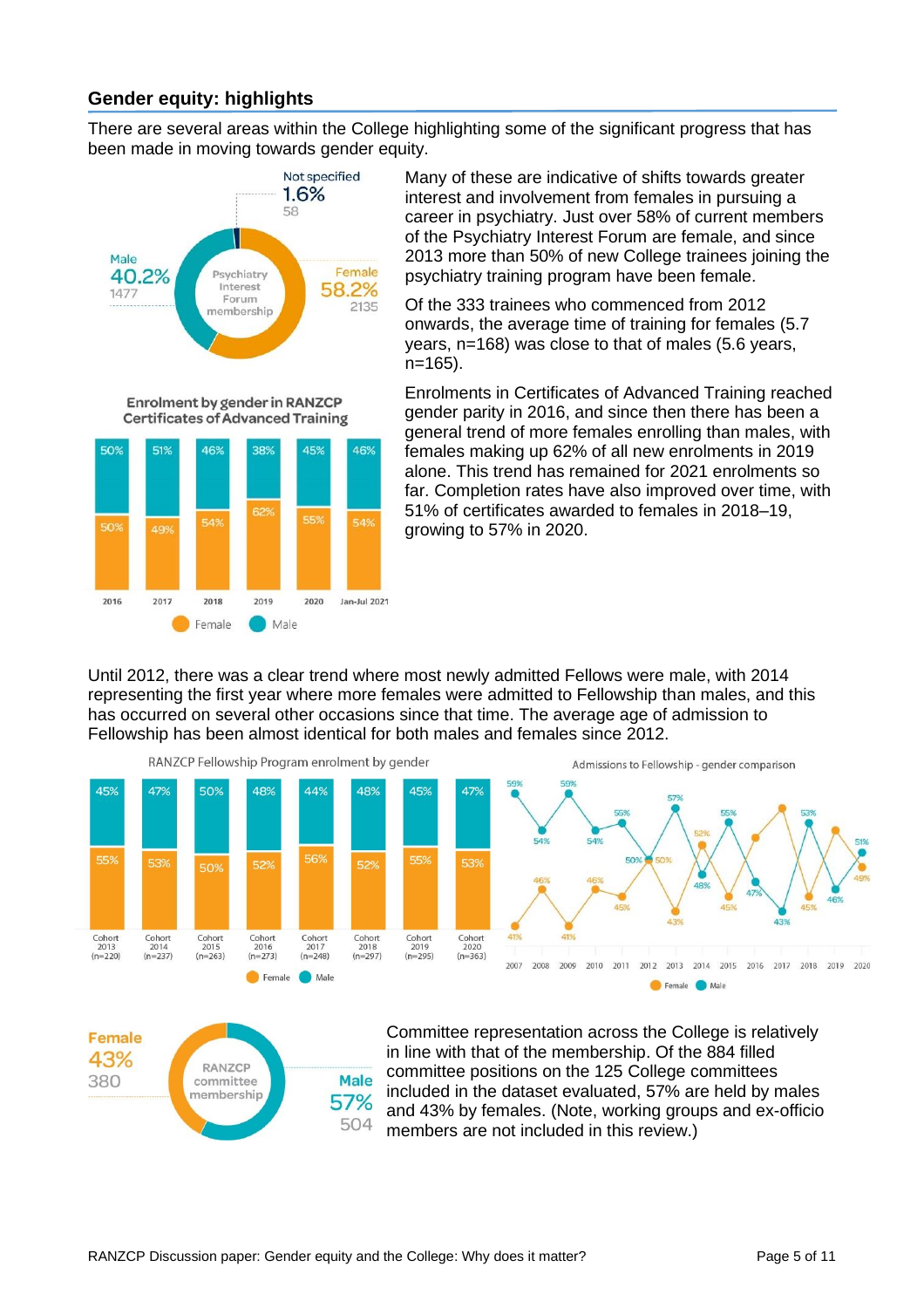Branch and New Zealand National committee composition is also generally balanced, with 55.6% of branch chair positions currently held by males.

There have historically been more male than female speakers at the College's annual New Zealand conference since 2011, with 62% being male. However, 2019 saw the highest female representation at the conference, with seven female speakers making up 70% of the total number of keynote speakers. 2020 saw a relatively even split of three female speakers and four male speakers.

Membership of the RANZCP's Australian Branch Committees and New Zealand National Committee



# **Gender inequities: areas for further action**

Just as there are many positive areas to highlight, there are also several areas of College activity that could benefit from taking steps towards achieving gender equity. Many leadership positions and roles within psychiatry have a tendency to be less balanced overall. Academic, speaking and publication roles also tend to be under-represented by female College members, together with awards and prizes.

There are less current male trainees (799) than female trainees (977), and a lower proportion of male trainees are taking up part-time training options (4.6%) than their female counterparts.

There are also far more male Specialist International Medical Graduate candidates on the pathway to Fellowship (67%) than female candidates (33%) in Australia. New Zealand does have an additional pathway to specialisation registration that is not delivered by the College, and it should be recognised that many Specialist International Medical Graduate candidates choose to take this pathway and





become Affiliate members of the College (who then also actively support training in New Zealand).

*"During my interview for the Training intake, a male panel member asked whether I planned to have any more children and whether I had the intention to commit to full-time training (as a mother). I was also cautioned that taking days off to care for my children if they were unwell would be undesirable and advised against. I did not consider that my family planning, nor childcare arrangements, were the business of the interview panel and I wonder if the same questions would have been asked of me if I had been a male applicant."*



Although College committee participation is relatively reflective of the membership balance, males occupy 63.2% of committee chair roles.

This data only includes formal committees and networks which hold elections and excludes some committees with ex-officio membership (such as the Members' Advisory Council and Branch Chairs' Forum) and working and steering groups.

At the Board level, since 2013 of the 5 Elected Director positions available on the College Board at each election, there have been 26 male and 9 female candidates, resulting in 12 male and 8 female appointments. Of the last 5 President-Elect positions, 3 have been male and 2 female, however there were only 3 female candidates compared to 14 male candidates who nominated for this position.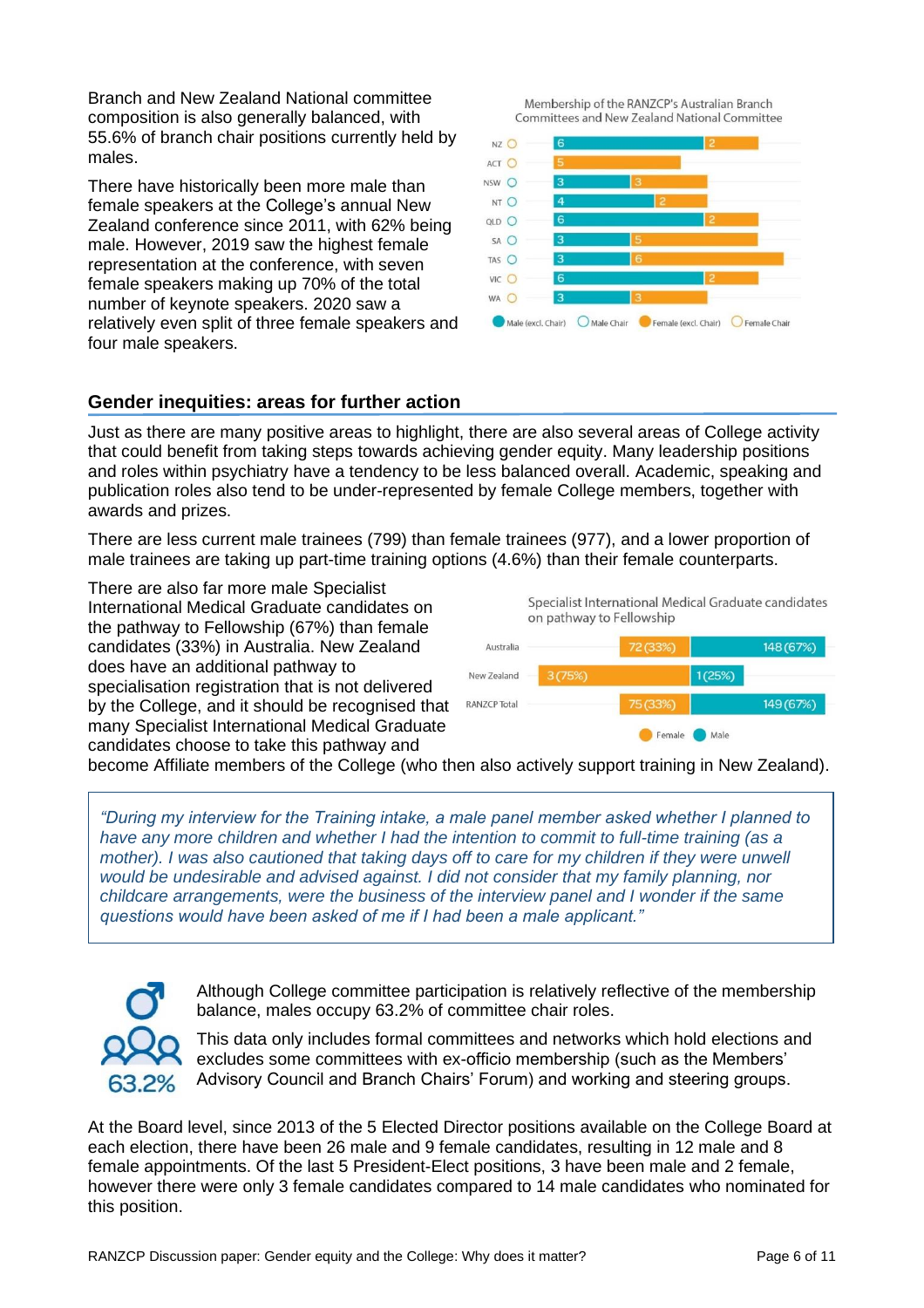

There are also opportunities to improve gender balance in workplace leadership roles, with 78.5% of Clinical Director positions held by males, and 21.5% by females across Australia and New Zealand. Directors of Training positions are similarly represented, with 74.3% held by males and 25.7% by females. Directors of Advanced Training positions are less imbalanced with 59.6% held by males and 40.4% by females.



*"As a Clinical Director, being told to shut up in a meeting where I was the only female is something that has stayed with me – so whilst not huge, things like this do contribute to the sense of a male voice being more important and more listened to. I think this leads women to then think they have to perform in a certain way to be accepted. I think these subtle putdowns create a culture which is improving but still exists."*

In terms of service delivery, female psychiatrists provided more Medicare-subsidised mental health specific services than male psychiatrists in 2019–20 at 54.1% and 45.9% respectively. However, this was below clinical psychologists at 63.2%, as well as general practitioners at 61.8%.



People receiving Medicare-subsidised mental health-specific services. by provider type, patient demographic characteristics 2019-20

Source: Australian Institute of Health and Welfare database, Mental health services in Australia: Medicare-subsidised mental health-specific services (2019-20)



There are approximately 110 College members holding clinical academic positions within psychiatry at 24 universities across Australia and New Zealand. 58% of these positions are held by males, with 42% held by females.

However, 80% of the senior positions (e.g. Head of Psychiatry) are held by males.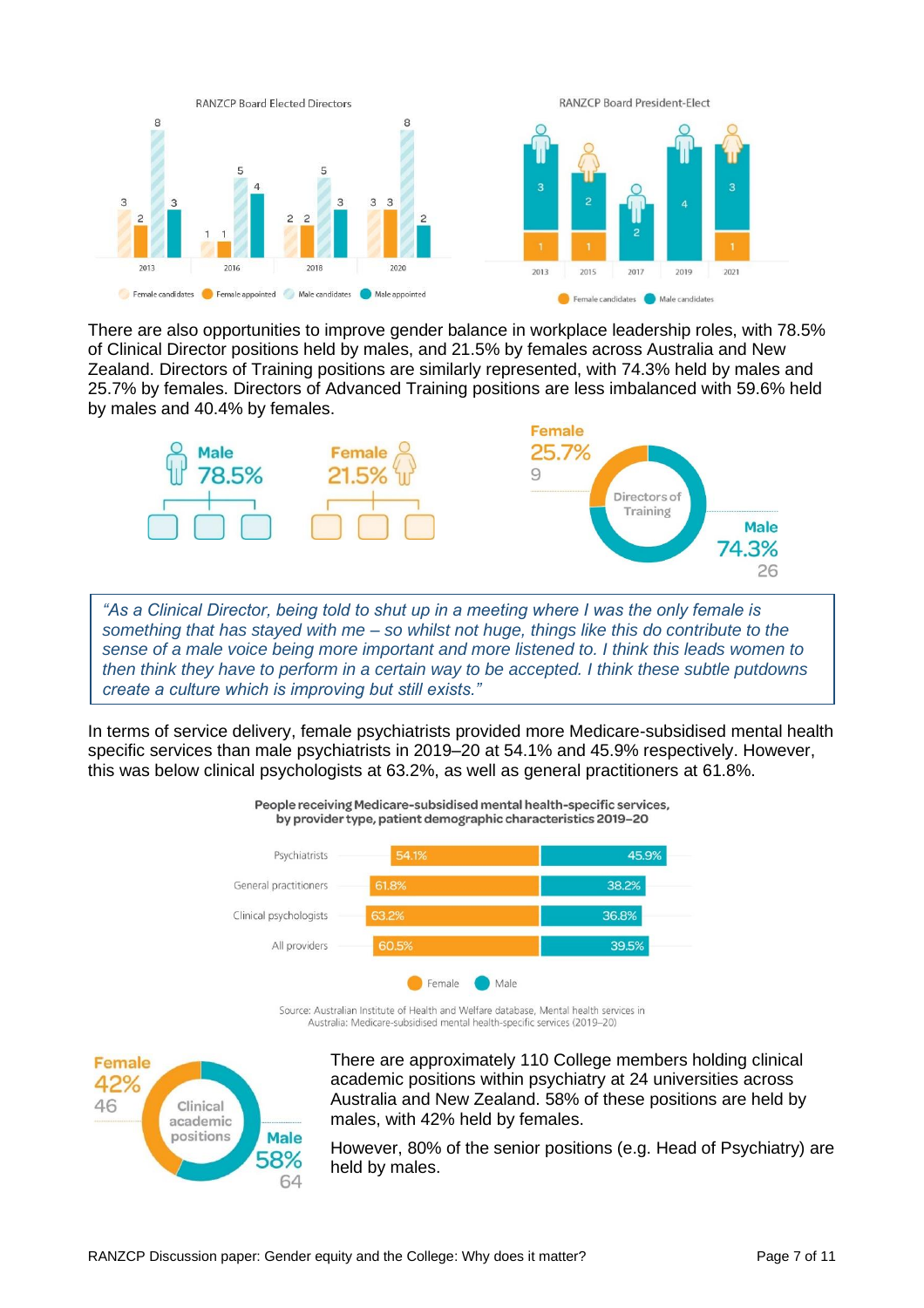

236 male members (6.1% of the male membership) use a title other than 'Doctor', such as Professor or Associate Professor, whereas only 58 female members (1.8% of the female membership) use a title other than 'Doctor'.



54 male RANZCP members hold conferred honorific postnominals (e.g., AM, ONZ) compared with 20 female members.

*"I am a Professor with a senior leadership position within a medical school in Australia and also practice as a consultant psychiatrist. It is well known to those I work with clinically that I am a Professor and divide my time between my academic and clinical work. Despite that knowledge, a previous department I worked at consistently referred to me as Dr. in all correspondence. A male Professor then joined the department and was always referred to as Professor, without exception. Despite my fears of being perceived as arrogant, I raised the issue multiple times and asked that my correct title be used however nothing changed. I have observed this gender disparity frequently in the clinical setting where male Professors are always referred to as Professor and even more senior, salaried academic female consultants remain Dr. This undermines the accomplishments of female Professors, and these frequent microaggressions contribute to women leaving academic psychiatry."*

This data around academic representation may also link through to the composition of editorial boards for both of the College's scientific journals*.* 

Over the past four years, females have held between only 23-27% of the *Australasian Psychiatry* and 24-27% of the *Australian and New Zealand Journal of Psychiatry* editorial positions. Editor and Deputy Editor positions have been 100% occupied by males in the last three years. In 2021, three female Associate Editors were appointed to the *Australian and New Zealand Journal of Psychiatry*  editorial team.

Since 2009, the College Congress has seen ≥ 75% of total keynote speaking spots allocated to male presenters across the period. The 2019 Congress saw the first balanced gender split with a total of four female keynote speakers.





Since the 1970s, a total of 382 College awards have been granted with 134 (35%) of these being awarded to females and 248 (65%) awarded to males. Less than 41% of the awards given out across each decade have been received by female members.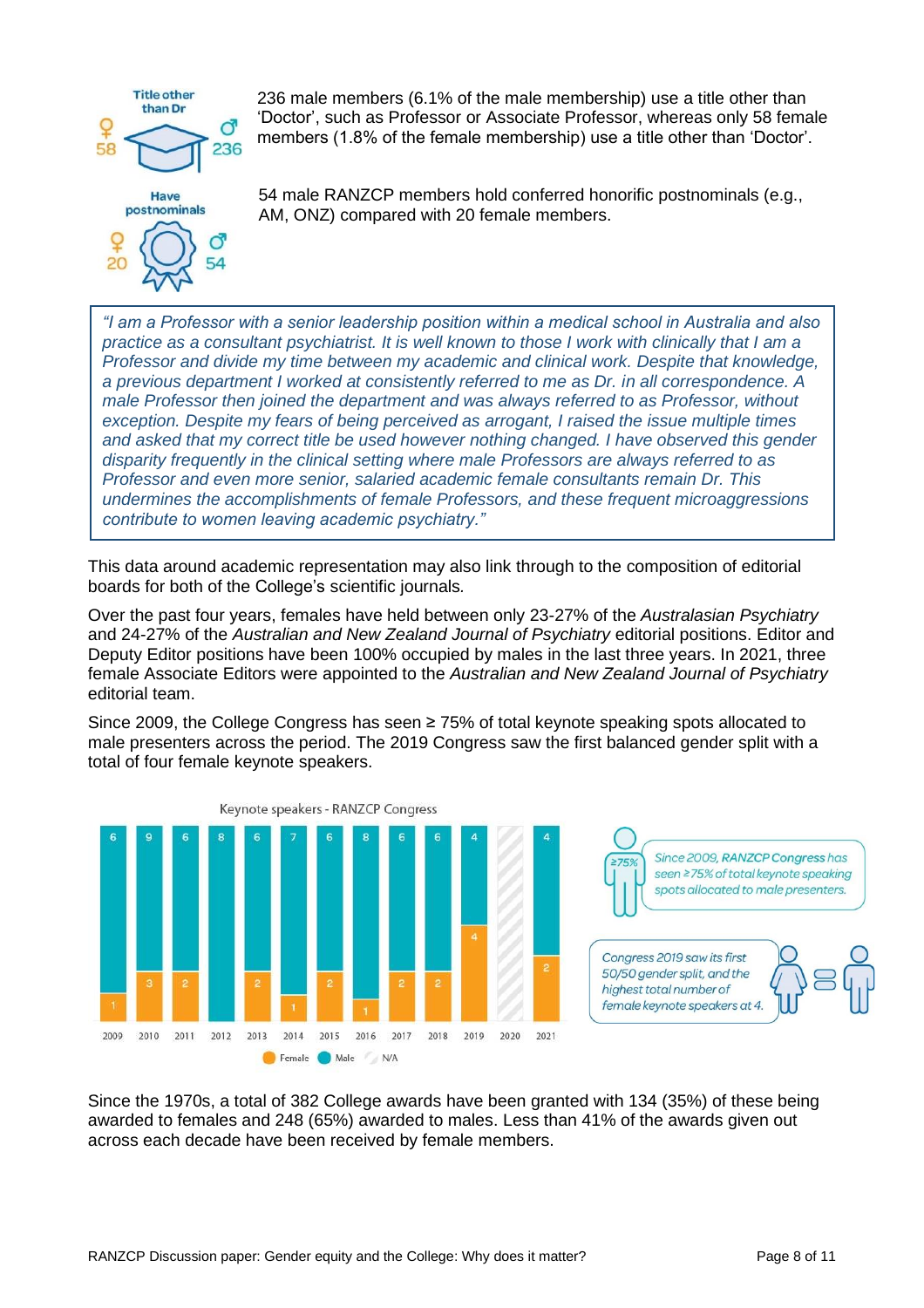

# **Share with us your ideas and reflections on gender equity**

This latest research provides important insights into the current status of gender equity in the College, indicating several areas of progress, as well as areas that can be improved.

Taking this forward, the Membership Engagement Committee (MEC) and its gender equity working group are supporting efforts to improve gender equity in line with the College's ongoing commitment to enhancing diversity, inclusion, and equity. Work is already underway towards a College gender equity statement and a future action plan.

The ideas and reflections of members are integral in helping to advance gender equity in psychiatry. The Working Group and the MEC would be pleased to receive members' responses, and the below discussion questions are provided to assist with this.

- 1. In reviewing the College's gender equity data, which data or information stood out to you, and why?
- 2. How, in your experience, can gender equality or inequality impact gender-related issues in the areas of training, research, leadership, and service provision?
- 3. What are the areas of positive growth you have noticed within the College or more broadly in psychiatry, in working towards achieving gender equity?
- 4. What are some of the opportunities for improvement that you feel should be considered in addressing aspects of gender inequity in the College, and how could these be addressed?
- 5. What are some specific aspects of mental health care that the College could further advocate on, to enhance gender equity in mental health?

### **Definitions**

#### *Gender concept*

An understanding of the socially constructed distinction between male and female, based on biological sex but also including the roles and expectations for males and females in a culture. Children begin to acquire concepts of gender, including knowledge of the activities, toys, and other objects associated with each gender and of how they view themselves as male, female or nonbinary in their culture, possibly from as early as 18 months of age. This develops into how they should interact with others of the same or opposite gender within households, communities, and workplaces.

#### *Gender*

Gender is part of a person's social and personal identity. It refers to each person's deeply felt internal and individual identity and the way a person presents and is recognised within the community. A person's gender refers to outward social markers, including their name, outward appearance, mannerisms and dress. A person's sex and gender may not necessarily be the same. An individual's gender may or may not correspond with their sex assigned at birth, and some people may identify as neither exclusively male nor female.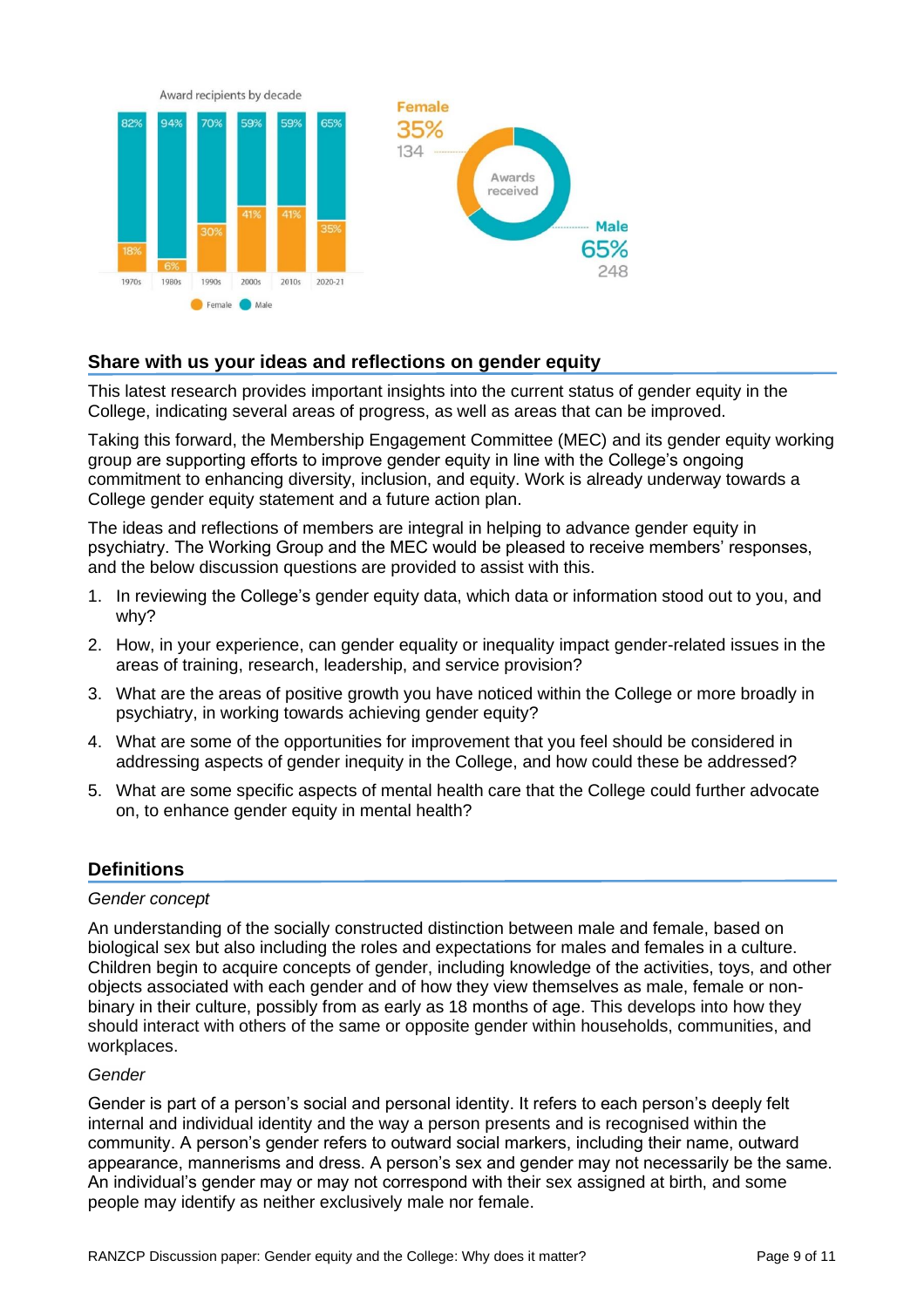#### *Sex*

Sex refers to the chromosomal, gonadal and anatomical characteristics associated with biological sex. Individuals may have a range of circumstances or undergo a variety of treatments that make it difficult to define a true biological sex.

### *Gender equity*

The process of allocating resources, programmes, and decision-making fairly to all genders, without any discrimination on the basis of sex and addressing any imbalances in the benefits available to people depending on their sex or gender.

## *Gender equality*

The rights, responsibilities, protections and opportunities of individuals do not depend on however they identify in gender or in their sex. It implies that the perceptions, interests, needs, and priorities of women and men will be given equal weight in planning and decision-making.

## *Gender equity vs Gender equality*

Gender equality does not mean that all people have to become the same, but that their rights, responsibilities and opportunities will not depend on whether they are male or female. Gender equity means fairness of treatment for all people according to their respective needs. This may include equal treatment or treatment that is different, but which is considered equivalent in terms of rights, benefits, obligations, and opportunities.

### *Unconscious biases*

Social stereotypes about certain groups of people that individuals form outside their own conscious awareness that then impact decision making.

## **References**

- 1. Victorian Government, Gender Equality and women's leadership [Internet]. Melbourne, VIC: Victorian Government; 2021 [updated 31 March 2021; cited 7 July 2021]. Available from: https://www.vic.gov.au/benefits-gender-equality
- 2. Westpac New Zealand, Diversity Dividend Report [Internet], Deloitte Access Economics; December 2017 [place unknown] [cited 20 July]. Available from: https://www.westpac.co.nz/assets/About-us/sustainability-community/documents/Diversity-Dividend-Report-Westpac-NZ.pdf
- 3. New Zealand Government, Manatū Wāhine Ministry for Women, Our work: A snapshot of New Zealand women [Internet]. [place unknown] Manatū Wāhine Ministry of Women; 18 May 2012 [updated 11 March 2021; cited 20 July]. Available from: https://women.govt.nz/about/our-work
- 4. Australian Government, Workplace Gender Equality Agency, More women at the top proves better for business [Internet], Canberra ACT: Workplace Gender Equality Agency; 19 June 2020 [cited 7 July 2021]. Available from: https://www.wgea.gov.au/newsroom/more-women-atthe-top-proves-better-for-business
- 5. New Zealand Government, Manatū Wāhine Ministry for Women, 2020 stocktake of gender, Māori, Pacific and ethnic diversity on public sector boards and committees, [place unknown], Manatū Wāhine Ministry for Women [2020; cited 20 July]. Available at: https://women.govt.nz/sites/public\_files/4573\_MFW\_Gender%20and%20Ethnicity%20Stocktak e%202021\_FINAL%203\_web.pdf
- 6. Suparare L, Watson SJ, Binns R, et al. Is intimate partner violence more common in pregnant women with severe mental illness? A retrospective study. Int J Soc Psychiatry. Epub ahead of print 2020/01/07. DOI: 10.1177/0020764019897286. 20764019897286.
- 7. Kulkarni J and Galletly C. Improving safety for women in psychiatry wards. Australian & New Zealand Journal of Psychiatry (2017) 51(2): 192-194.